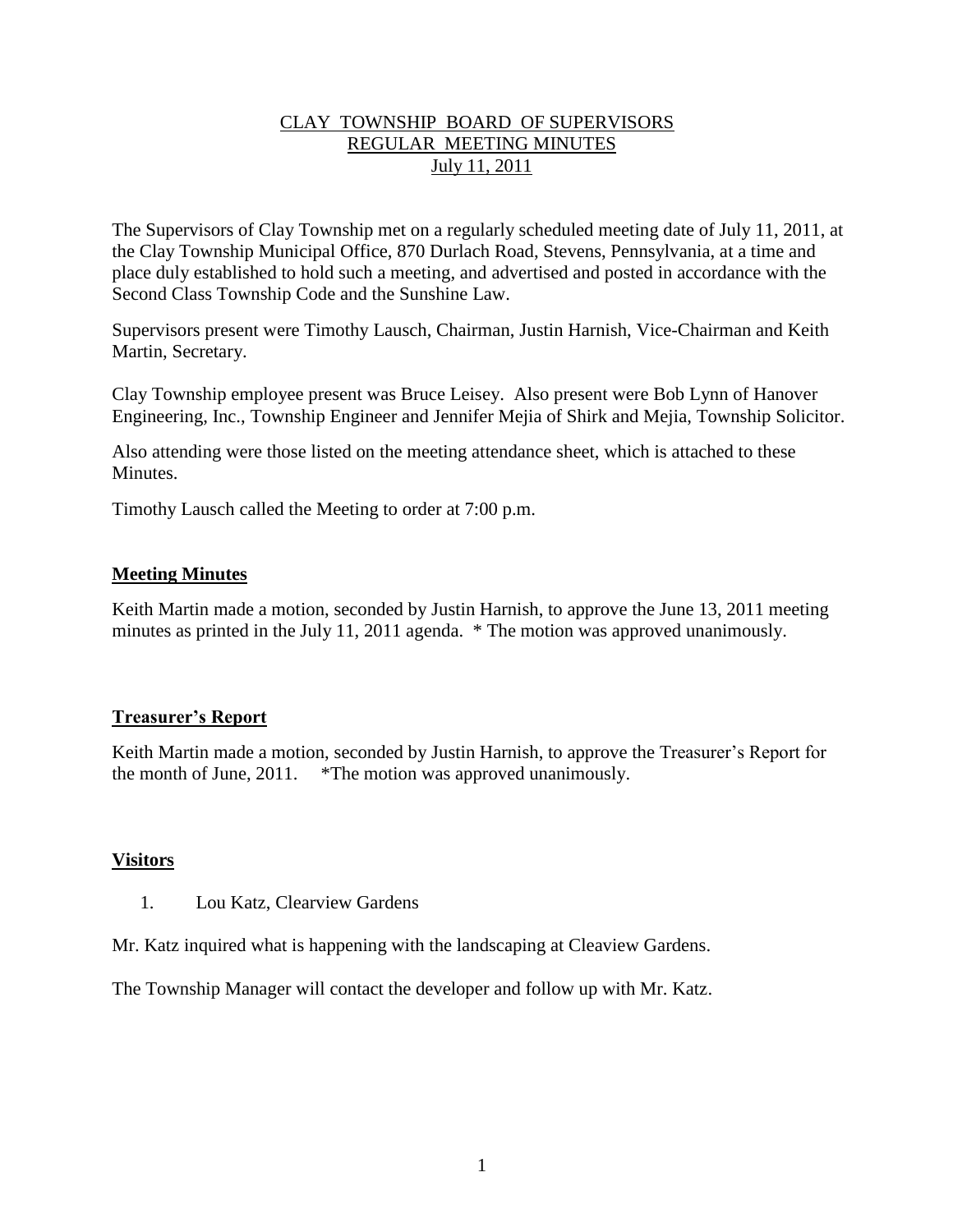2. Dottie Bouder, Icehouse Hill Rd

Ms. Bouder has concerns with an overgrown bush near the edge of her driveway on her neighbor's property.

The Township Zoning Officer is looking into this issue.

# **Engineer's Report**

1. Home Towne Square Retention Basin Update

Bob Lynn and Bruce Leisey met with Scott Burkholder, representative of Home Towne Square, regarding concerns with the amount and velocity of storm water flowing from the basin at Home Towne Square. Home Towne Square Representatives will speak with the Lancaster County Conservation District about putting in a different size cts control on the basin to allow the water to flow out faster and for not as long as time. Home Towne Square has hired a surveyor to determine the elevations on the Peaceable Kingdom Animal Hospital property and determine a correction plan that is acceptable to all parties.

No decisions were made at this time.

#### **Old Business**

None

# **New Business**

1. Lancaster Bicycle Club Ride – 8/21/11

Chief Leighty reviewed and approved the ride course.

Justin Harnish made a motion, seconded by Keith Martin to authorize the Township Manager to send an approval letter requiring a Certificate of Insurance and proof of adequate flaggers for the August 21, 2001 ride. \* The motion was unanimously approved.

2. Winning Wealth Run  $-11/19/11$ 

Justin Harnish made a motion, seconded by Keith Martin to authorize the Township Manager to send approval letter after reviewing run course with Chief Leighty. \* The motion was unanimously approved.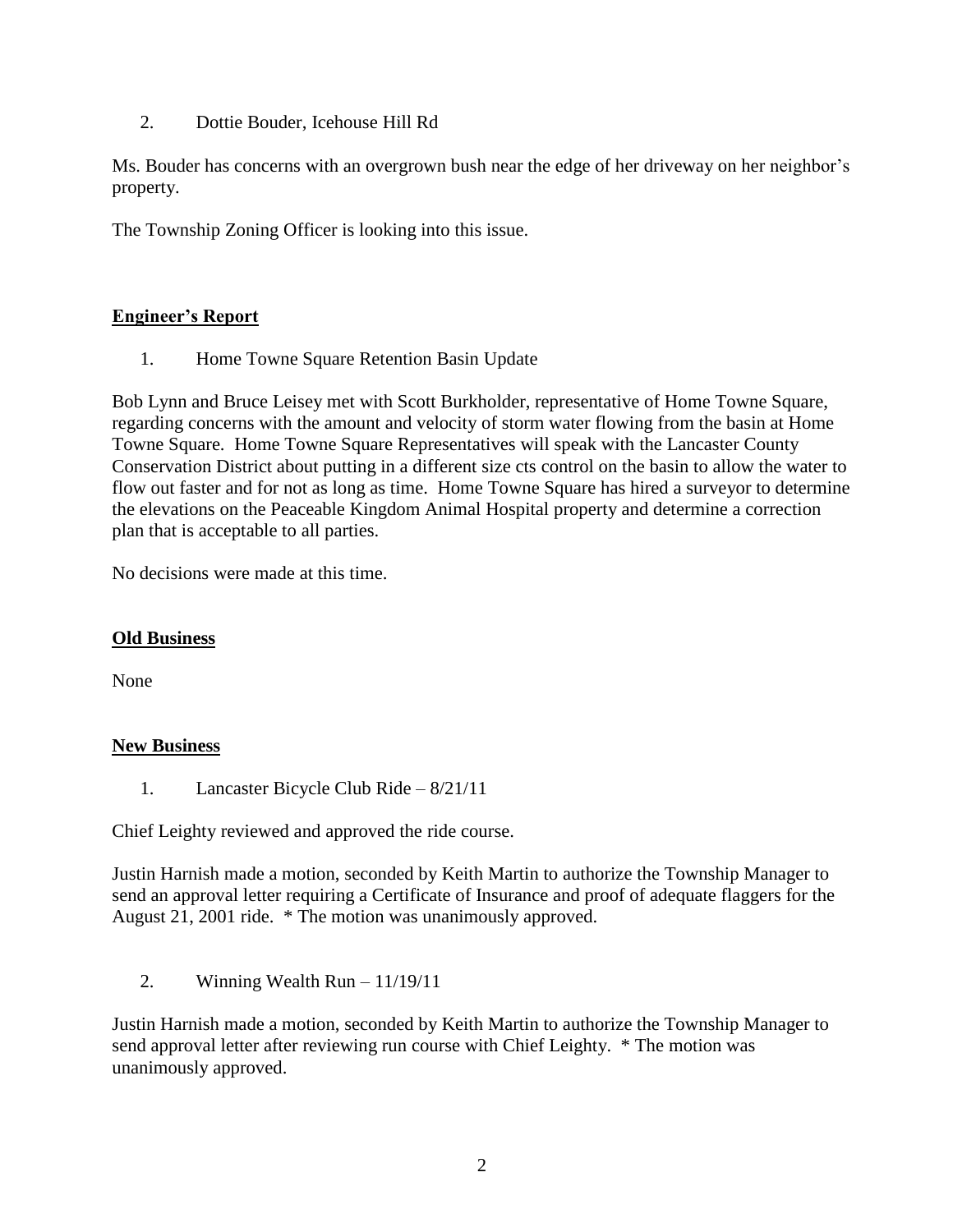3. Attendance at LCTSA meeting – 8/30/11

After review and discussion, Keith Martin made a motion, seconded by Justin Harnish to approve attendance for Keith Martin, Bruce Leisey and Earl Stauffer. \* The motion was unanimously approved.

4. Authorize use of meeting room for Town Hall meeting – 9/15/11

After review and discussion, Justin Harnish made a motion, seconded by Keith Martin to approve use of the municipal building meeting room on September 15, 2011 from 6:00 PM to 8:30 PM for a Town Hall meeting to be hosted by Senator Brubaker. \* The motion was unanimously approved.

5. Authorize advertising for special meeting on Police Regionalization

This item was tabled until the August 8, 2011 supervisor's meeting. No decisions were made.

6. Annual renewal of phone system maintenance contract

The amount of the annual renewal of the contract is \$989.83. The Township Manager will look into other maintenance options with input from Justin Harnish.

No decisions were made at this time.

7. Stormwater Pipe under Rt 322 at Signal Control

Tim Lausch requested Bob Lynn to check the stormwater pipe extension that PennDot put on pipe under Rt 322 at Signal Control. Mr. Garman has expressed concerns with the pipe.

No decisions were made at this time.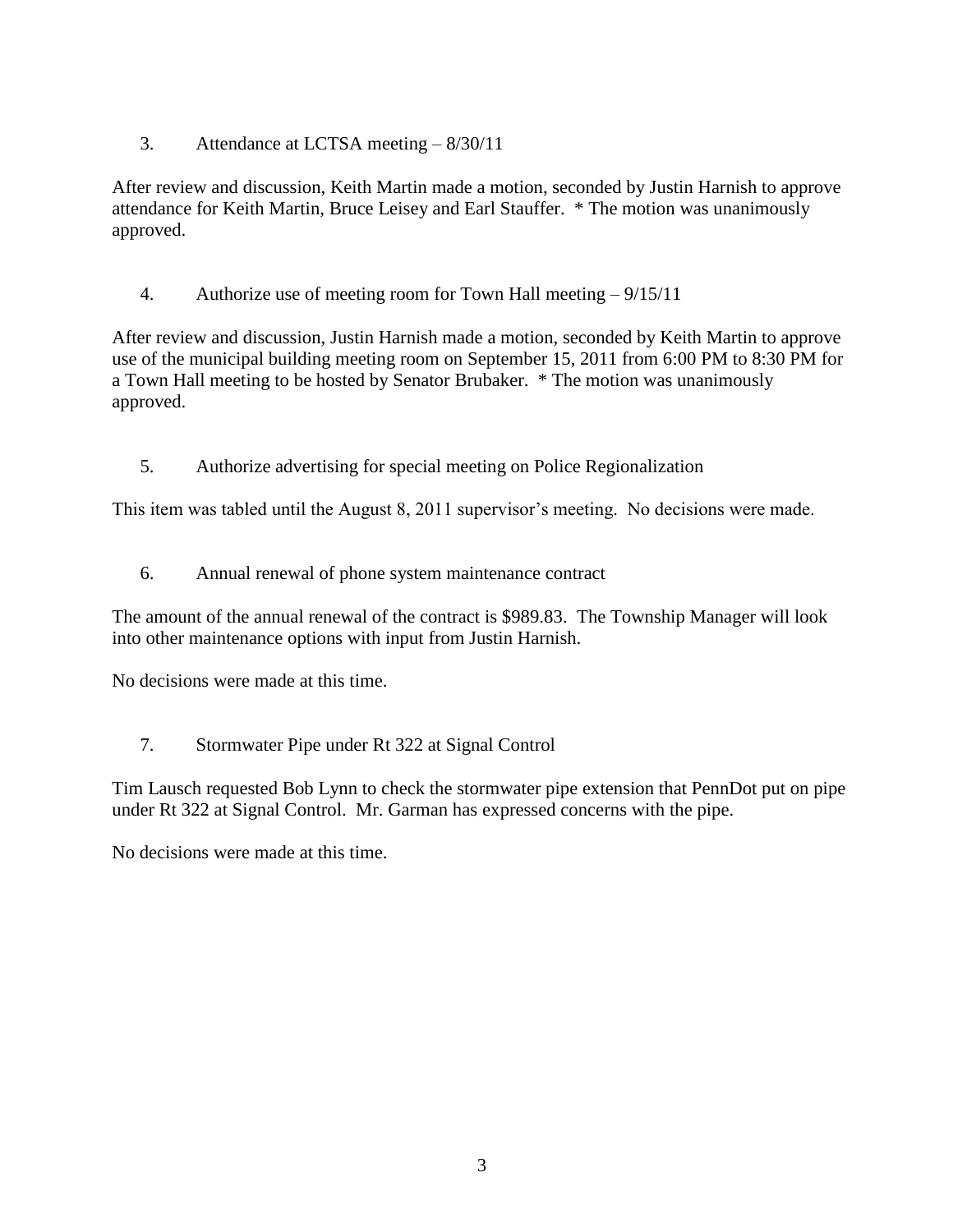#### **Engineering – Cont**

2. Gary Landis – Stormwater Management Plan

Ted Cromleigh, Diehm and Sons, and Gary Landis, Developer, reviewed the Stormwater plan with the Board of Supervisors.

Keith Martin made a motion, seconded by Justin Harnish to approve the Cost Opinion in the amount of \$7,701.65. \* The motion was unanimously approved.

Justin Harnish made a motion, seconded by Keith Martin to approve and execute the Stormwater Management Agreement and MOU. \* The motion was unanimously approved.

Justin Harnish made a motion, seconded by Keith Martin to grant a waiver of SALDO 602.U.6 – Minimum paved entrance length of 25 feet from the street. \* The motion was unanimously approved.

The applicant is requesting a waiver to pave the driveway at a distance of 10 feet from the road as opposed to the required distance of 25 feet. The justification provided is that the stone driveway will be utilized for traffic of farm implements and the stone will help to reduce sediment deposition on the roadway.

Keith Martin made a motion, seconded by Justin Harnish to approve the Stormwater Management Plan contingent on compliance with the Hanover Engineering letter dated 7/5/11 and receipt of Letter of Credit or cash in the amount of \$7,701.65 from the developer. \* The motion was unanimously approved.

# **Bills to be Paid**

#### General Fund

Justin Harnish made a motion, seconded by Keith Martin, to approve the General Fund bills totaling \$37,618.88 for the month of June. \*The motion was approved unanimously.

#### Rec Fund

Justin Harnish made a motion, seconded by Keith Martin, to approve the Recreation Fund bills totaling \$6,255.24 for the month of June. \*The motion was approved unanimously.

#### Sewer Fund

Justin Harnish made a motion, seconded by Keith Martin, to approve the Sewer Fund bills totaling \$2,752.65 for the month of June. \*The motion was approved unanimously.

#### Liquid Fuel Fund

Justin Harnish made a motion, seconded by Keith martin, to approve the Liquid Fuel Fund bills totaling \$11,476.27 for the month of June. \* The motion was approved unanimously.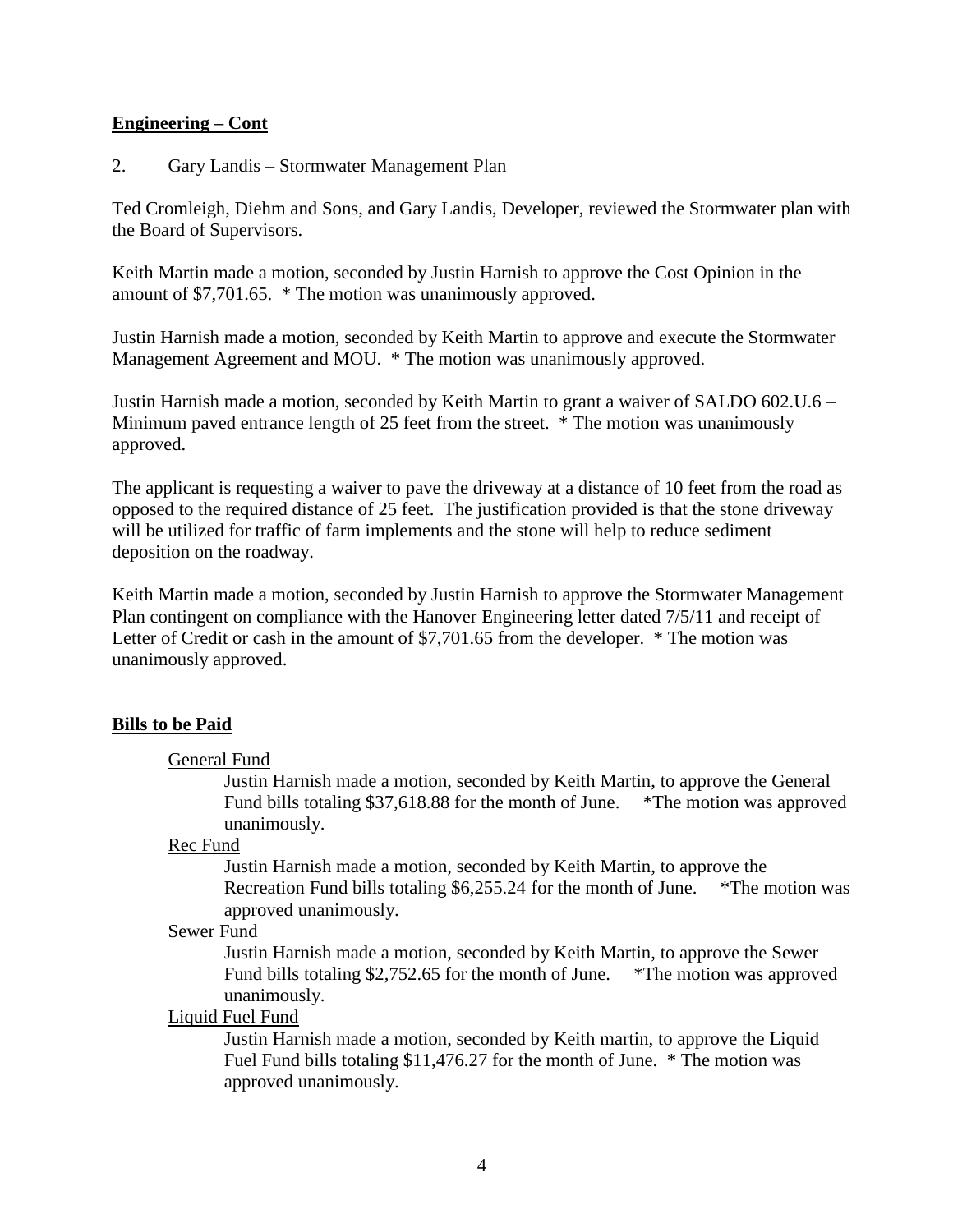\*\*\* Justin Harnish excused himself from the meeting at 8:20 PM.\*\*\*

## **Executive Session**

Keith Martin made a motion, seconded by Tim Lausch to enter into executive session at 8:25 PM to discuss real estate and legal issues. \* The motion was unanimously approved.

Keith Martin made a motion, seconded by Tim Lausch to exit executive session at 8:45 PM. \* The motion was unanimously approved.

Keith Martin made a motion, seconded by Tim Lausch to authorize the Township Manager to send a Notice of Violation to the developer's of the Two Cousins Plaza and Wildflower Pond development regarding the sink hole. \* The motion was unanimously approved.

Keith Martin made a motion, seconded by Tim Lausch to accept the inspection fee schedule for the Wildflower Pond development sidewalk project as outlined in the Hanover Engineering. \* The motion was unanimously approved.

Keith Martin made a motion, seconded by Tim Lausch to authorize the Township Manager to set up a meeting with the potential rental tenant of the old office building and Township Supervisor. \* The motion was unanimously approved.

Keith Martin made a motion, seconded by Tim Lausch to authorize the Township Manager to complete and file an application for a Zoning hearing to allow the rental of the old office building. \* The motion was unanimously approved.

# **Reports for the Month**

- 1. Chief of Police / Police Department
- 2. Fire Companies / Ambulance
- 3. DMR
- 5. Solicitor's Report
- 6. Engineer's Report